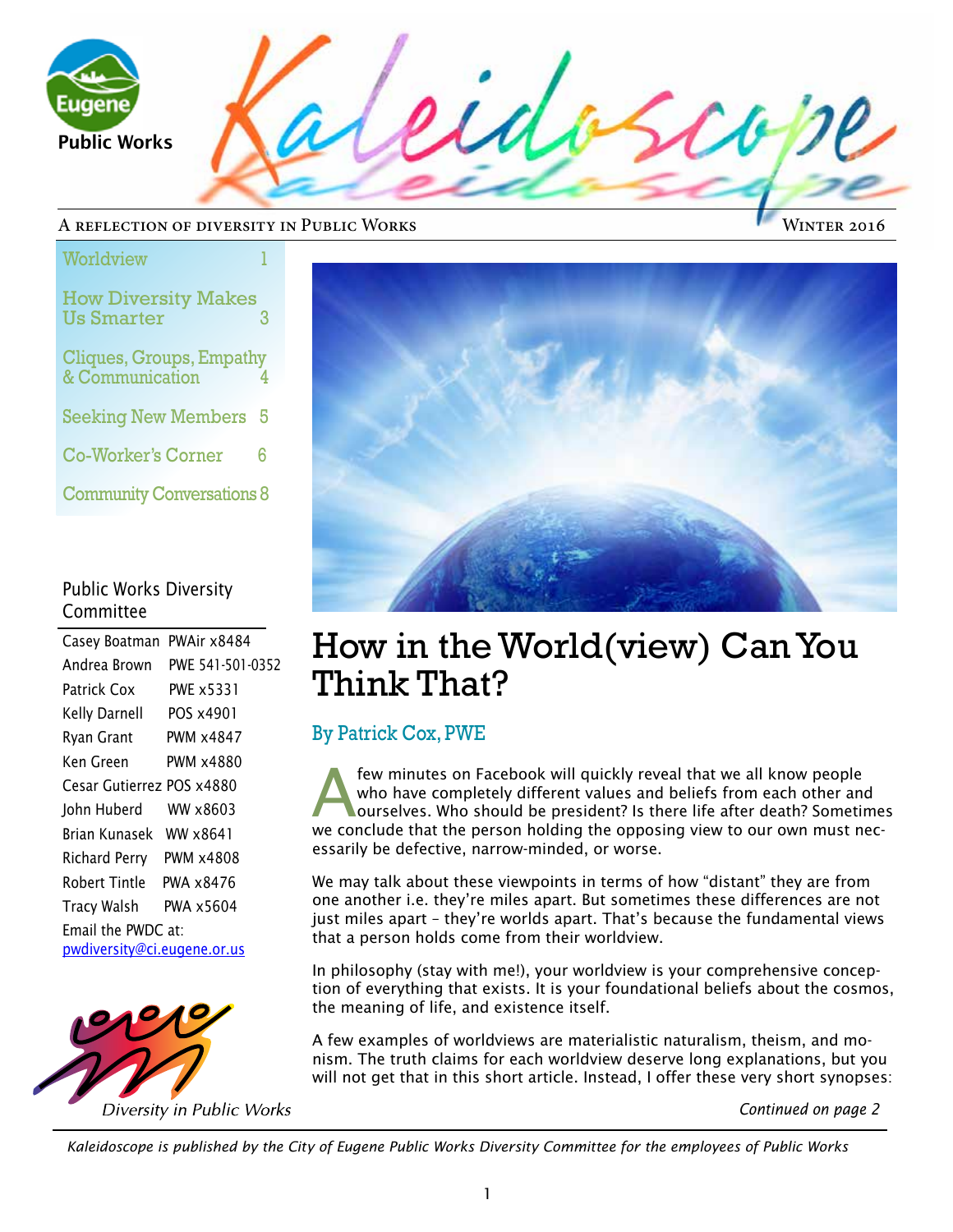#### *Worldview continued from page 1*

#### 1. Materialistic Naturalism

a. Matter exists eternally and is all there is – nothing supernatural exists

b. Humans are complex machines; personalities are based on chemical and physical properties

c. History is a long chain of cause and effect with no overarching purpose

#### 4. Theism

a. God is an omnipotent, transcendent, personal being that created the cosmos out of nothing.

b. Humans are created in the image of God – hence they have intelligence, free will, and morality.

c. History is a meaningful sequence of events leading to the fulfillment of God's purpose for humanity.

#### 3. Monism

a. The soul of every human being is the Soul of the cosmos

b. Many (or all) roads lead to the One

c. To realize one's oneness with the One is to pass beyond time. Time is unreal. History is cyclical.

When reading about these worldviews, a few things stand out. First, the worldviews are very different from one another. In fact, they contradict one another. If one of these worldviews are true, which is to say that it accurately describes reality, then the others are false (they do not accurately describe reality).

Second, a person's worldview, if consistently held, will limit their choices with regards to religion. For example, a person that is convinced of the truth of theism could rationally elect to observe Islam, Judaism, or Christianity. A person that is convinced of the truth of materialistic naturalism could not rationally believe in Hinduism.

But (and this is important) people are not always rational. Many people have not examined their worldview and considered whether their beliefs and values are internally consistent with one another, or with



the way they actually live their lives. Also, people are not always perfect examples of their belief system. So, as always, we would not want to blindly extend our knowledge about a group of beliefs to an individual.

Nevertheless, I believe a basic knowledge of worldviews is helpful. It's another tool in the toolbox for understanding all the interesting people near us, or worlds apart from us. By understanding worldviews, we gain some insight into someone else's world, and our own.

For another look at this this topic, consider reading *What's Your Worldview?* By James N Anderson. For a deeper dive, pick up *The Universe Next Door* by James W. Sire.

Kaleidoscope Winter 2016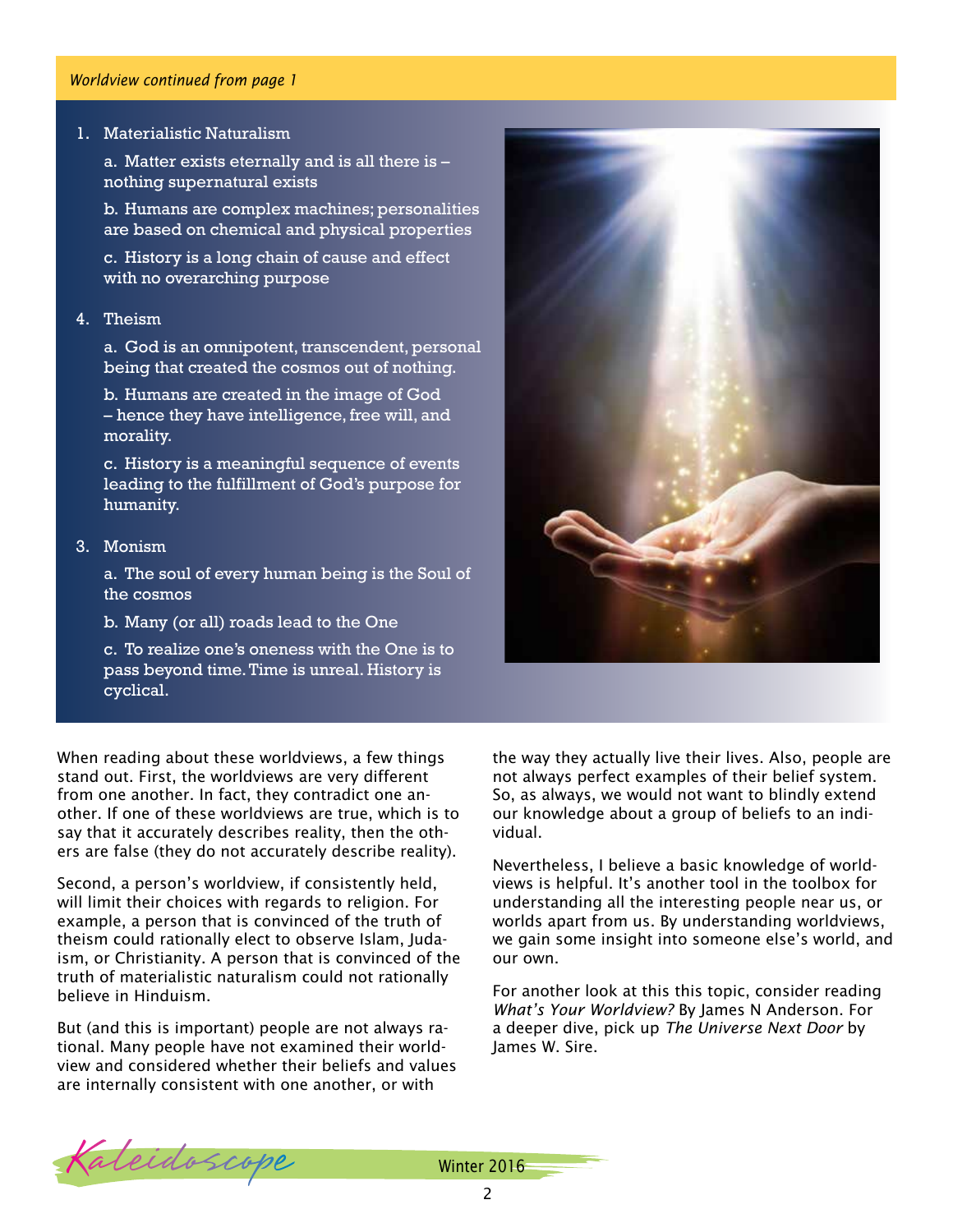## How Diversity Makes Us Smarter

## By Kelly Darnell, POS

In this article in Scientific American, author Katherine Philips argues that if you want to build teams or organizations capable of innovating, you need diversity. Even simply being exposed to diversity can change the way n this article in Scientific American, author Katherine Philips argues that if you want to build teams or organizations capable of innovating, you need diversity. Even simply being exposed to diversity can the table. Simply adding diversity to a group makes people believe that differences of perspective might exist among them and that belief makes people change their behavior. Members of a homogeneous group rest somewhat assured that they will agree with one another; that they will understand one another's perspective and beliefs; that they will be able to come to a consensus. But when members of a group notice that they are socially different from another, they change their expectations. They anticipate differences of opinion and perspective and assume they will need to work harder to come to a consensus. She goes on to say that this logic helps explain both the upside and the downside of social diversity: people may work harder in diverse environments both cognitively and socially. It might be challenging at times but the hard work can lead to a better outcome.

> ...this logic helps explain both the upside and the downside of social diversity: people may work harder in diverse environments both cognitively and socially. It might be challenging at times but the hard work can lead to a better outcome.

Her article described numerous diversity studies around race and gender, and a couple focused on perceived social differences. In one study 186 people were asked if they identified as being Republican or Democrat, then were asked to read a murder mystery and decide who they thought committed the crime. Next they were asked to prepare for a meeting with another group member by writing an essay communicating their perspective. They were also told that their partner disagreed with their opinion but that they would need to come to an agreement with the other person. Everyone was told to prepare to convince their partner to come around to their side; half of the subjects, however, were told to prepare to make their case to a member of the opposing political party, and half were told to make their case to a member of their own party. The result: Democrats who were told that a fellow Democrat disagreed with them prepared less well for the discussion than Democrats who were told that a Republican disagreed with them. Republicans showed the same pattern. Based on this and other studies, the author believes that when disagreement comes from a socially different person, we are prompted to work harder. That we are jolted into cognitive action in ways that homogeneity does not bring about. To read the entire article go to www. scientificamerican.com/article/how-diversity-makes-us-smarter

*Have you seen or read something recently that opened your mind to the diversity of human experience? Please send your story and photos to pwdiversity@ci.eugene.or.us for inclusion in a future edition of Kaleidoscope.* 

Winter 2016

3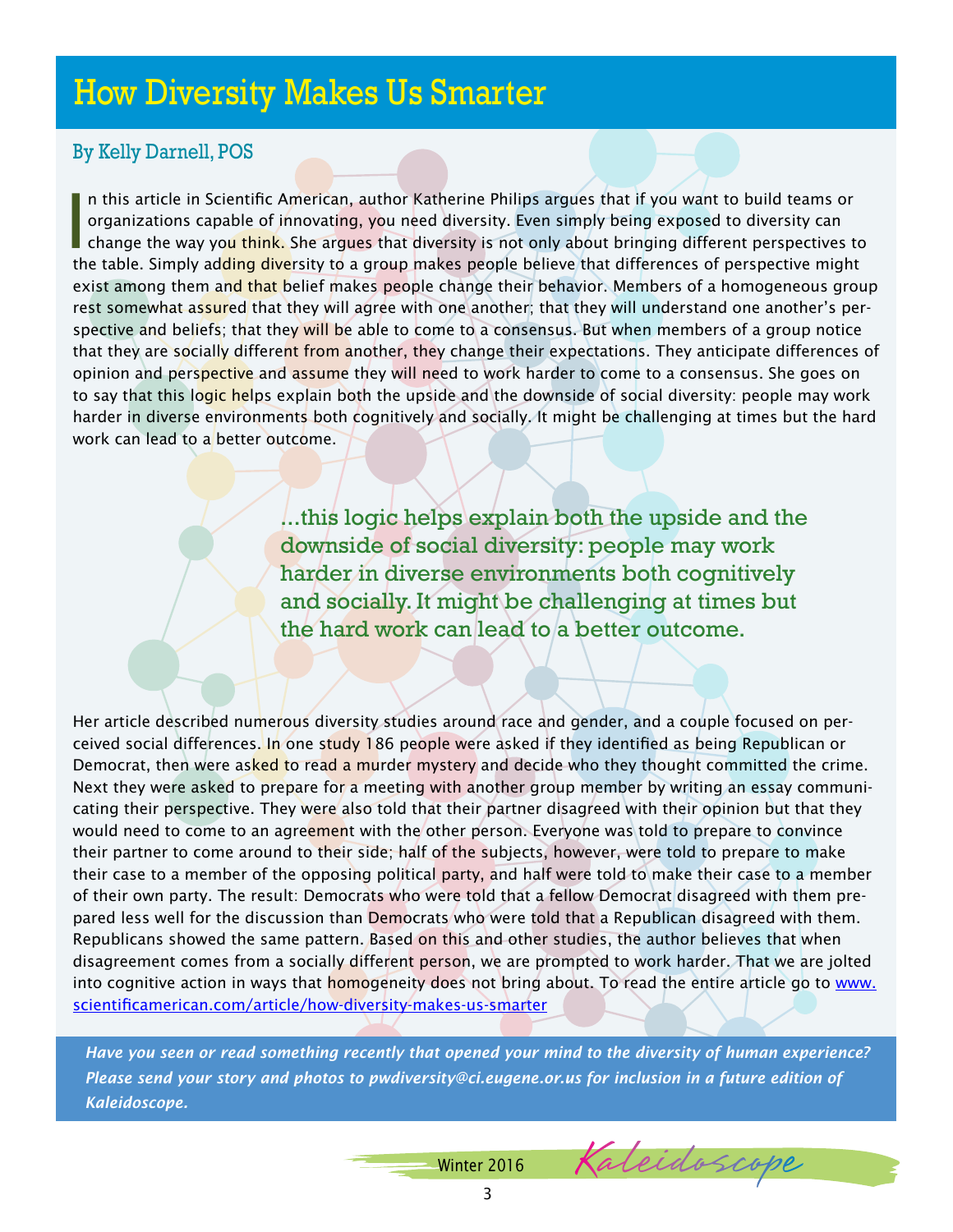# Cliques, Groups, Empathy, and Communication

## by James McClendon, WW

Besides our obvious physical differences, the diversity of work tasks and personal interests in the workplace has the potential to diffuse and gel workers into cliques and exclusionary groups. But it doesn't have to. And it shouldn't.

For instance, some workers in an organization may have earned college degrees and are tasked to build databases and spreadsheets, organize the finances, or manage people and materials. Others offer years of technical expertise and can rebuild diesels, retrofit a power grid, or operate mechanical equipment. During breaks, some enjoy talking about hunting and fishing. Others are into golf, tennis, or yoga. And as of 2015, more and more workers are into app games, cruising Facebook, posting on YouTube, and the entire domain of online social media.

How diverse are we? One in four Americans today is either an immigrant or the second generation of immigrant parents nearly 80 million people.

For many years, training programs specific to workplace diversity have been crafted around the topics of race and gender. Organizational leaders, public opinion leaders, and the law have sparked incremental changes in workplace practices that have resulted in greater workforce diversity and inclusion of all workers regardless of cultural heritage, ethnicity, gender, race, or religion. Doing so has often led to more harmonious and effective organizations, happier workers, and greater productivity.

Yet, despite those achievements, even the most diverse workplaces today still include individuals and work groups who dread diversity training or express negative attitudes about promoting the goal of creating a more diverse and inclusive workplace. Looking beyond race and gender, there are many subtle ways that workers may zoom in on the differences and neglect the similarities among one another. In any workplace, there is diversity of abilities and skills, experiences, interests, political beliefs, educational



and aspirational goals, and much more that individuals and groups innately or overtly rely on to classify themselves, which could inevitably lead to an 'us versus them' mindset or even snarky comments or other forms of microaggression.

So, What should we try to take away from our diversity trainings and discussions? Here are a couple important principles that form the foundation for an inclusive and welcoming workplace.

 $\circ$  Empathy, understanding, and caring  $-$  Good workplace training programs should include guidance, training activities, and learning experiences for workers to become more empathic and compassionate toward their co-workers and society in general. Workplace empathy is one form of emotional intelligence, in which the individual lowers one's ego and self-interest to sincerely express positive regard and respect for others no matter what, even if one dislikes the other based on appearances or opposing interests. In other words, you don't have to like your co-workers or become similar to your co-workers, but it is advantageous to care for or "feel for" them as everyone works to achieve the organization's common goals. Being empathically concerned for co-workers also means that an individual or group makes sincere attempts to understand and relate to all others, especially those in the organization who are physically apart or hierarchically distant, from a custodian and a department director to a help desk technician, a customer service rep, or a forklift operator.



Kaleidoscope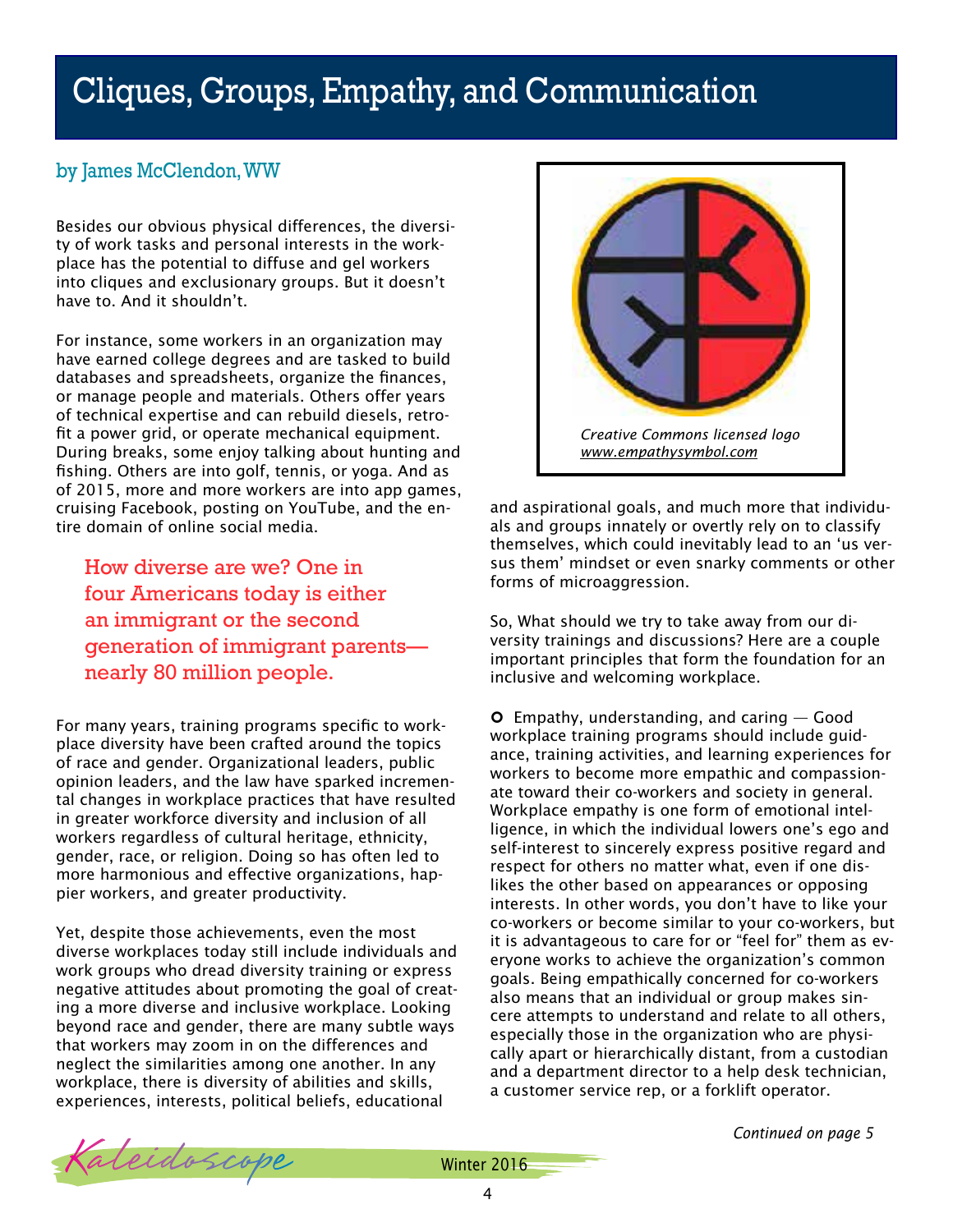#### *Continued from page 4*

**O** Communicating and belonging  $-$  Diversity training programs should also focus on worker communication skills. If workers are not encouraged to express ideas, share information, and speak out without fear of reprisal or condescension, then even the most diverse workplaces are failing to be inclusive. Diversity training programs should therefore include guidance and step-by-step training for workers on how to bring up new ideas, voice opinions thoughtfully, and get in on the conversations that contribute to the organizational mission.

Indeed, adding empathy and communication training to a diversity program is a winning solution for organizational success.



Kaleidoscope

## PWDC Seeking New Members

The Public Works Diversity Committee (PWDC) is comprised of twelve employees from the six divisions in the department (Administration, Airport, Engineering, Maintenance, Parks and Open Space, and Wastewater). The employees meet monthly in addition to spending time outside of the recurring meeting performing duties related to diversity efforts in the department. Meetings are scheduled every fourth Tuesday from 9 to 11 a.m. Members serve a two-year term. The PWDC identifies and implements action items to assist the department in fostering a work environment that is supportive and inclusive of all employees, and building a workforce that reflects those we serve and empowered to positively influence the culture and direction of our organization and community.

Beginning July 1, the committee will have up to six openings on the committee. We are looking for employees interested in making a difference. If you are interested in joining the committee, discuss this opportunity with your supervisor then talk to any member of the diversity committee or email the committee at pwdiversity@ci.eugene.or.us. Not quite sure if you are ready to make the commitment without knowing what your exact role would be? Join us for one of our meetings to find out what we are all about. Contact your division's committee representative and make arrangements to attend one of the meetings.

### PWDC MISSION STATEMENT

*The City of Eugene Public Works Department is committed to fostering understanding, communication and respect among all members in the department.* 

*We believe in a department that is accepting of everyone so that we capitalize on the strengths emanating from our differences. By drawing on our individual strengths, we believe we can create an optimum and respectful workplace, one that can attract and retain a diverse workforce, allowing us to serve the community from which we come more effectively.*

*We believe that an inclusive diversity program is pivotal to reaching our professional potential, both individually and collectively.*

GOAL

*The goal of the PW Diversity Committee is to promote a workplace free of harassment and discrimination. We recognize and respect diverse viewpoints, cultures, and life experiences.*

Winter 2016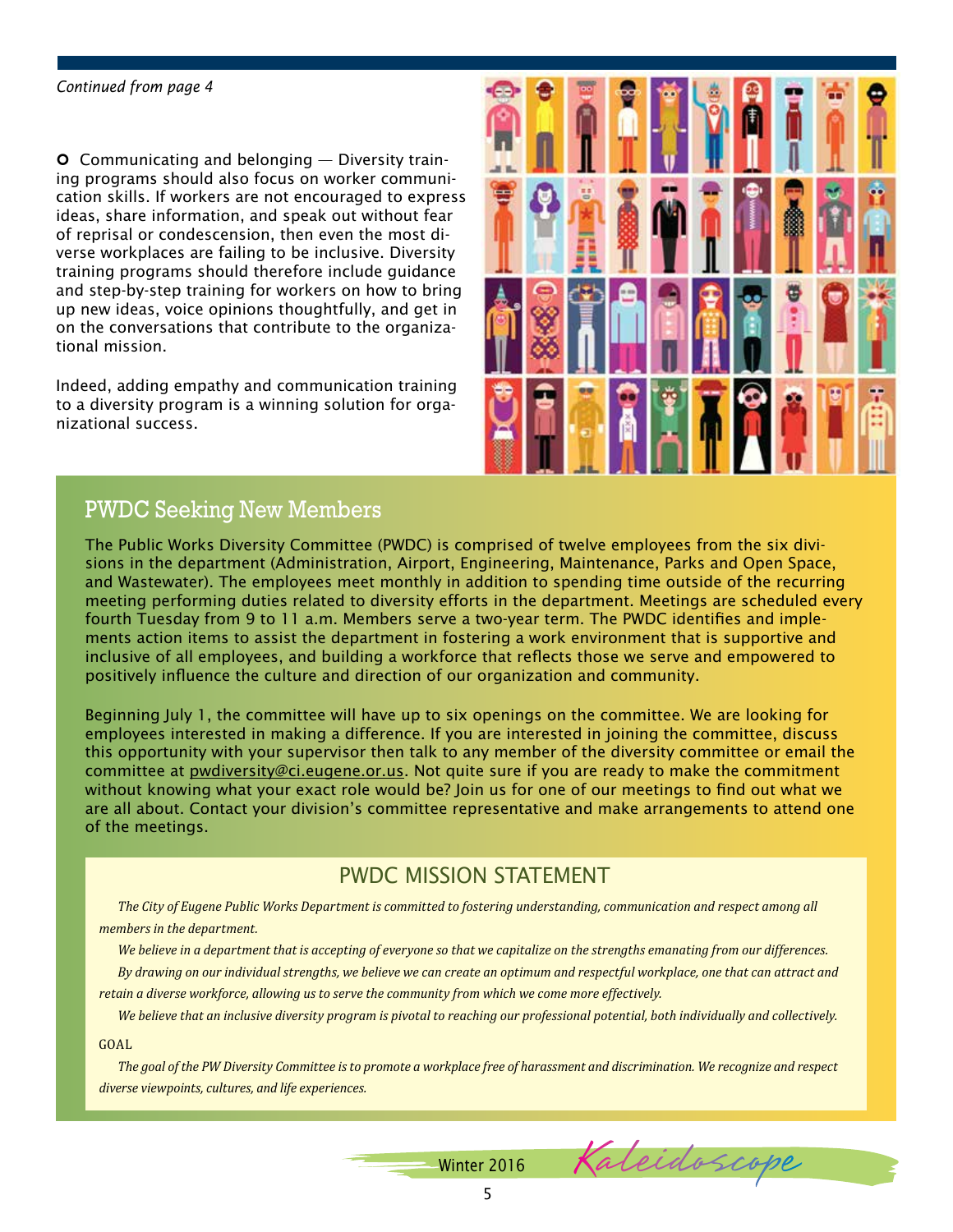## Co-Worker's Corner — It's About Us!

## An introduction to the Public works Diversity Committee

### Brian Kunasek

Maintenance Worker, Wastewater Division

Hometown: Norco, California, where there are more horses than people.

College: Lane Community College

Major: Welding, General Education

Professional ambitions: Do the best job that I can. Never stop learning.

My biggest adventures: Hiked the Middle Sister in October.

This always brings a smile to my face: Picking my two and half year old daughter, Lyla, up from school.

Something very few people know about me: I'm actually a sensitive guy!

"Getaway" place: Waldo Lake, East Davis Lake

Person I would like to have dinner with and where: I would like to have dinner with my dad at Los Compadres in Florence Oregon.

Athlete or team I enjoy watching: Pigman, pig hunter in Texas, and Dual Survival. These are actually reality TV shows.

My dream job is: BAJA 1000 driver!

My most prized possession: My daughter, Lyla.

Activity in or around Oregon: Ride Quads, sports shooting and hiking.

Musical artist or group: Eric Church

My teammates describe me as: Motivated and hard working



*Brian and his daughter*

#### THIS IS YOUR NEWSLETTER!

If you have an experience, event or perspective that you feel would provide insight into our diverse world that you'd like to share with others, please send it to pwdiversity@ci.eugene.or.us. Article ideas are also encouraged. Thanks!

Kaleidoscope Winter 2016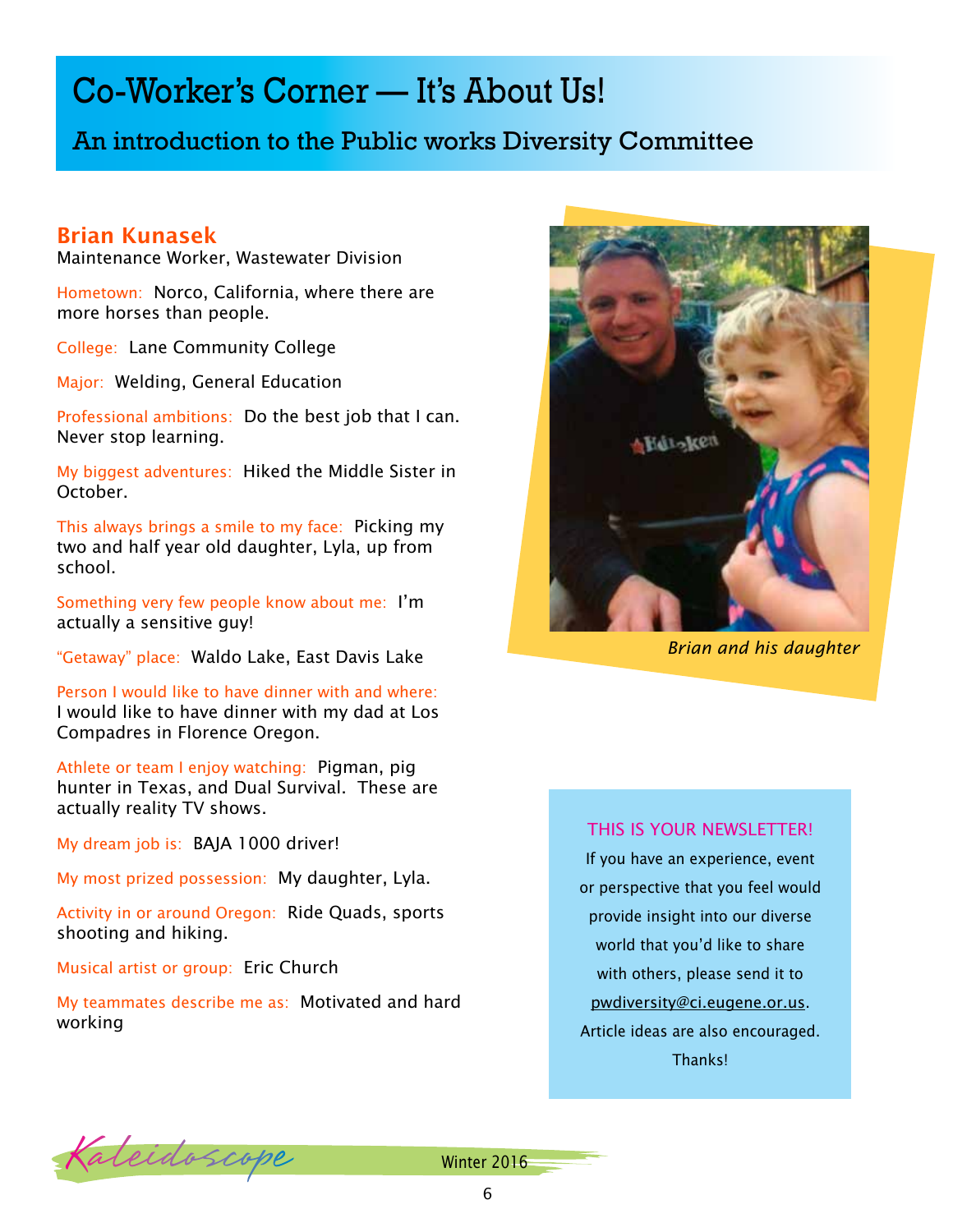# Co-Worker's Corner — It's About Us!

## An introduction to the Public works Diversity Committee



*Andrea with her husband and daughter*

### Andrea Brown

Engineering Technician, Engineering Division

Hometown: Veneta, Oregon

College: Oregon State University

Major: Construction Engineering Management

Professional ambitions: Become a Licensed Engineer and retire happily with the City of Eugene.

My biggest adventures: My daughter

This always brings a smile to my face: My family

Game love to play: Slow pitch softball

Something very few people know about me: I Love the outdoors and want to be outdoors as much as possible.

"Getaway" place: Coast – all of it

Person I would like to have dinner with and where: Michael Jordan, he is an inspiration to old and young alike, a Sportsbar

Athlete or team I enjoy watching: College or major league baseball. Professional football team – Indianapolis Colts, and college football - OSU Beavers.

My dream job is: Anything that involves travel where I can take my family.

My most prized possession: Two NFL footballs signed by the Manning Brothers.

Activity like to do in or around Oregon: Camping!

Musical artist or group: Garth Brooks

My teammates describe me as: Comic relief!!

| Winter 2016 |  | Kaleidoscope |  |
|-------------|--|--------------|--|
|             |  |              |  |